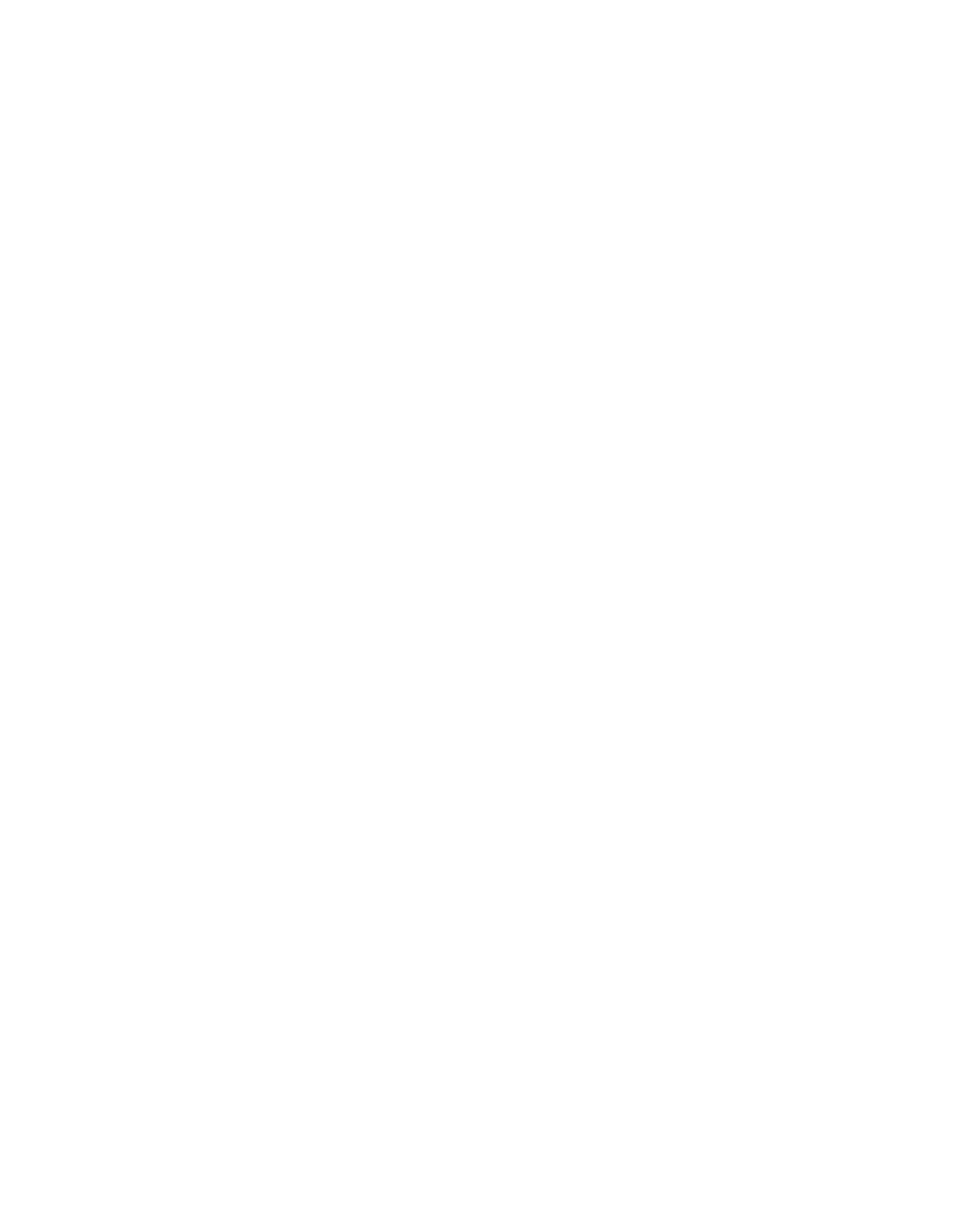## Self-organization of heterogeneous topology and symmetry breaking in networks with adaptive thresholds and rewiring

## Thimo Rohlf

Max-Planck-Institute for Mathematics in the Sciences, Inselstr. 22, D-04103 Leipzig, Germany

PACS 05.45.-a – PACS 05.65.+b – PACS 89.75.-k –

Abstract. - We study an evolutionary algorithm that locally adapts thresholds and wiring in Random Threshold Networks, based on measurements of a dynamical order parameter. If a node is active, with probability p an existing link is deleted, with probability  $1 - p$  the node's threshold is increased, if it is frozen, with probability p it acquires a new link, with probability  $1 - p$  the node's threshold is decreased. For any  $p < 1$ , we find spontaneous symmetry breaking into a new class of self-organized networks, characterized by a much higher average connectivity  $\bar{K}_{evo}$  than networks without threshold adaptation ( $p = 1$ ). While  $\bar{K}_{evo}$  and evolved out-degree distributions are independent from p for  $p < 1$ , in-degree distributions become broader when  $p \rightarrow 1$ , indicating crossover to a power-law. In this limit, time scale separation between threshold adaptions and rewiring also leads to strong correlations between thresholds and in-degree. Finally, evidence is presented that networks converge to self-organized criticality for large N, and possible applications to problems in the context of the evolution of gene regulatory networks and development of neuronal networks are discussed.

Introduction. – Interaction networks in nature often exhibit highly inhomogeneous architectures. Examples are scale-free degree distributions in protein networks [1] and metabolic networks [2], mostly accompanied by intricate second order regularities as, for example, community structure [3]. The emergence of these properties often is explained by means of intuitive topology-based models, e.g. preferential attachment [4] or node duplications [5]. Real networks, however, are characterized not only by an evolving topology, but also by evolution of function, conveniently abstracted in terms of dynamics, i.e. the flow of information or matter on these networks. So far, only few studies explicitly consider the more general case of coevolution between network dynamics and -topology [6–9].

One example is the question how networks may evolve topologies that optimize biologically relevant parameters, e.g. flexible adaptation with respect to changing environments, or insensitivity against random perturbations of topology or dynamics (robustness) [10]. In this context, Kauffman introduced random Boolean networks (RBN) to study the dynamics of gene regulatory networks from a global perspective [11, 12]. It was shown that RBN undergo a order-disorder transition at a critical wiring density (connectivity)  $K_c = 2$  [11–14]; similar results were established for random threshold networks (RTN), which constitute a sub-class of RBN [15–18]. It has been postulated that evolution should drive dynamical networks towards this 'edge of chaos' to optimize adaptive flexibility and robustness [11,12,19]. Interestingly, in recent years experimental evidence has accumulated that information processing networks in biological organisms indeed operate close to criticality. In particular, gene regulatory networks of several organisms have been shown to exhibit critical dynamics [20–22], similar results were established for neuronal networks in the brain [23, 24]. Since, in all these systems, there generally exists no central control instance that could continously adjust global system parameters to poise dynamics at the critical state, we have to postulate that there are simple, local adaptive mechanisms present that are capable of driving global dynamics to a state of self-organized criticality. However, for many years no such mechanism able to generate critically connected networks could be provided.

To address this problem, a RTN-based model was proposed, linking rewiring of network nodes to local measurements of a dynamical order parameter, e.g. the aver-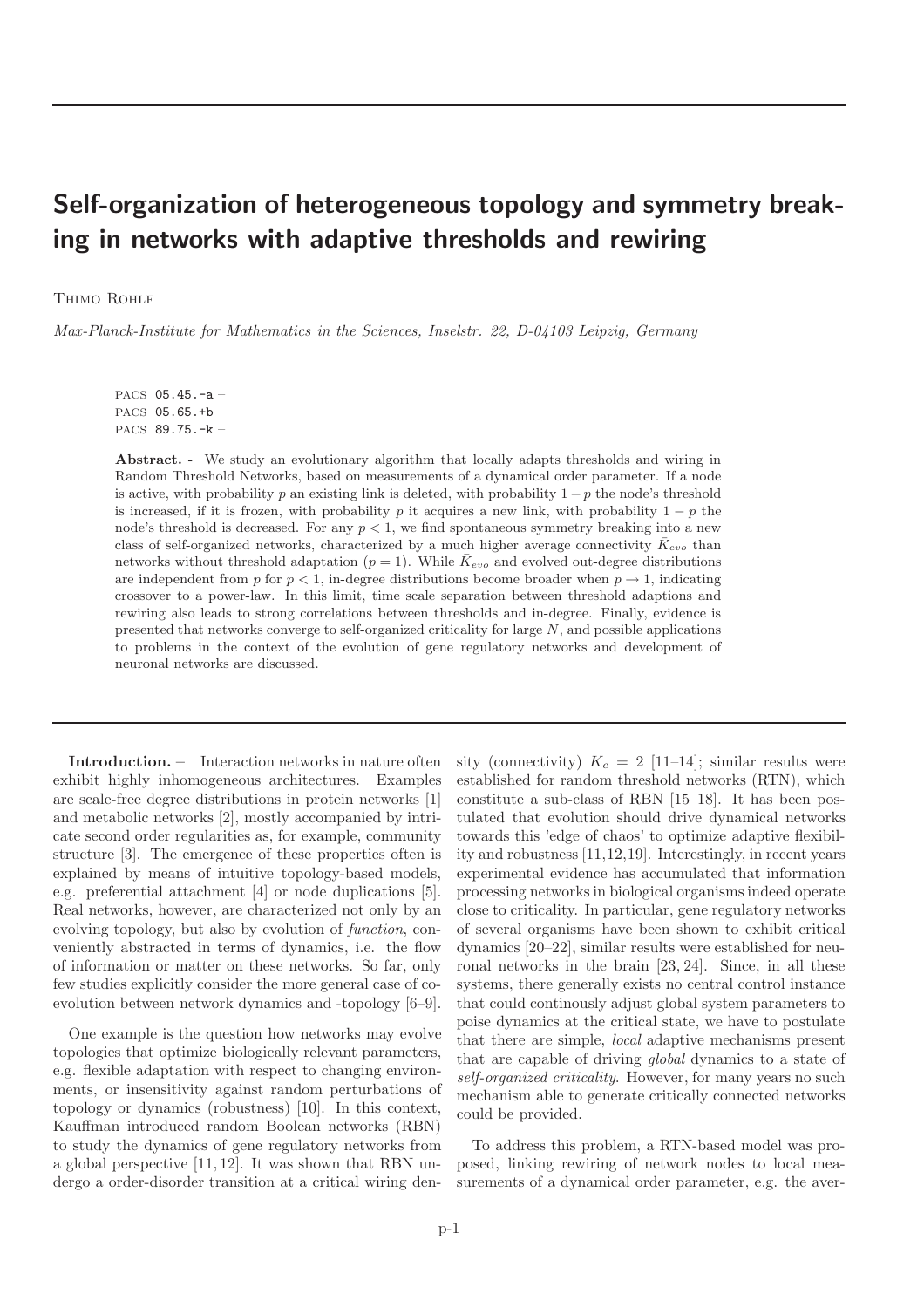age activity (magnetization) [7]. It was shown that this simple, local adaptive mechanism leads to a global selforganized critical state in the limit of large system sizes N. Subsequently, this principle was generalized to networks of noisy neurons [8] and to RBN with evolvable logical functions [9]. Interestingly, finite size networks in these models evolve a broadly distributed heterogeneous in-degree connectivity [9, 25]. Still, these topological heterogeneities are smaller than those observed in real-world networks, presumably because dynamical elements were assumed to be homogeneous with respect to their dynamical behavior. While this assumption leads to elegant models, it is quite unrealistic, as it becomes apparent e.g. in the frequent occurrence of canalizing functions in gene regulatory networks, with strong impact on dynamics in RBN models [26]. Recent studies have shown that partial canalization completely dominates the space of all possible Boolean functions, in particular, for higher  $k$  [27]; this can implicitly result in a rewiring in models that evolve the functions of the nodes [28, 29]. Considering the accumulating experimental evidence of both close-to criticality and heterogeneous architecture of information processing networks in nature, for instance in gene regulatory networks [20–22,30,31] and neuronal networks in the nervous system [23, 24, 32], it is fascinating to speculate about a mechanism that might explain both observations: coevolution of local structural-dynamical heterogeneity and global homeostasis by local dynamical rules. For this purpose,



Fig. 1: Left: with probability  $p$ , active nodes lose one of their inputs, with probability  $1 - p$  they increase their (absolute) threshold  $|h_i|$ . Right: with probability p, frozen nodes aquire a new input from a randomly chosen site j, changing  $c_{ij} = 0$  to  $c_{ij} = \pm 1$ , +1 or −1 with equal probability. With probability  $1-p$ , the (absolute) threshold  $|h_i|$  is decremented instead.

we introduce a minimal model linking regulation of activation thresholds and rewiring of network nodes in RTN to local measurements of a dynamical order parameter. A new control parameter  $p \in [0, 1]$  determines the probability of rewiring vs. threshold adaptations: If a node is active, with probability  $p$  an existing link is deleted, with probability  $1 - p$  the node's threshold is increased, if it is frozen, with probability  $p$  it acquires a new link, with probability  $1 - p$  the node's threshold is decreased. We show that the symmetry of the evolutionary attractor for  $p = 1$  (no threshold adaptations, rewiring only) is broken spontaneously for any  $p < 1$ . This new dynamical fixed point, that potentially constitutes a new universality class of self-organized networks, exhibits a much higher average connectivity  $\bar{K}_{evo}$ , compared to  $p=1$  networks, however, with a value  $\bar{K}_{evo}$  that is *insensitive* to p. In-degree distributions become very broad, suggesting a crossover to a distribution with a power-law tail  $\sim k_{in}^{-3/4}$  for  $p \to 1$ . Further, we establish the emergence of strong correlations between in-degree and thresholds in this limit, while for small p, correlations are weak. This indicates that an adaptive time-scale separation, with rare events of dynamical diversification and frequent rewiring, can lead to emergence of highly inhomogeneous topologies, without the need for network growth (as, for example, in preferential attachment models). Evidence is presented that networks with  $p < 1$  converge to a critical state for large N, however, with a finite size scaling significantly different from the one found for the case  $p = 1$ , and problems associated to the identification of criticality in this new class of densely wired coevolutionary adaptive networks are discussed. Finally, we discuss how the adaptive principles working in this model might apply to gene regulatory networks in living organisms and neuronal networks in the nervous system.

**Dynamics.** – We consider a network of N randomly interconnected binary elements with states  $\sigma_i = \pm 1$ . For each site i, its state at time  $t + 1$  is a function of the inputs it receives from other elements at time t (synchronous updates):

$$
\sigma_i(t+1) = \begin{cases}\n+1 & \text{if } f_i(t) > 0 \\
-1 & \text{else}\n\end{cases}
$$
\n(1)

with

$$
f_i(t) = \sum_{j=1}^{N} c_{ij} \sigma_j(t) + h_i.
$$
 (2)

The interaction weights  $c_{ij}$  take discrete values  $c_{ij} = \pm 1$ , with  $c_{ij} = 0$  if site i does not receive any input from element *j*. Thresholds  $h_i$  may vary from node to node, taking integer values  $h_i \leq 0$ <sup>1</sup>. In the following discussion, adaptive changes will be applied to the absolute value  $|h_i|$ , keeping in mind that the sign of  $h_i$  is always negative.

As a *dynamical order parameter*, we define the average activity  $A(i)$  of a site i

$$
A(i) = \frac{1}{\tau + 1} \sum_{t=T_1}^{T_1 + \tau} \sigma_i(t).
$$
 (3)

Notice that a frozen site, i.e. a site that does not change its state, has  $|A(i)| = 1$ , whereas an *active* site has  $|A(i)| < 1$ .

<sup>&</sup>lt;sup>1</sup>We chose  $h_i \leq 0$  to ensure that thresholds make *activation*, i.e.  $\sigma_i = +1,$  more difficult.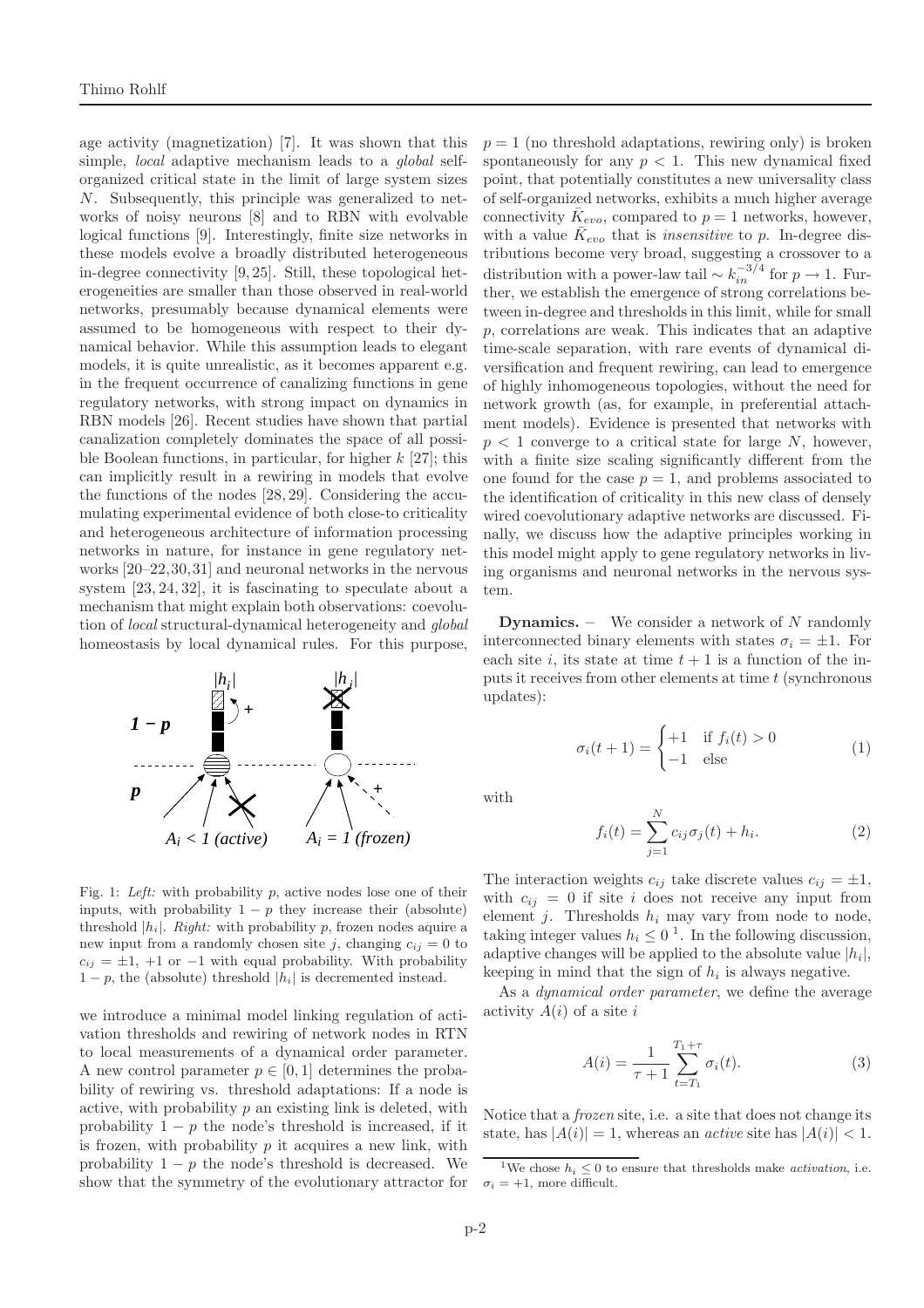

Fig. 2: Upper panel: Evolution of the average connectivity  $\bar{K}$ of threshold networks, using the adaptive algorithm (cf. Fig. 1), for  $N = 512$  and initial connectivity  $\bar{K}_{ini} = 1$ . Time series for five different values of  $p$  are shown. Lower panel: The same for the average threshold  $h$ .

Topology evolution. – Let us now discuss a particular evolutionary scheme that couples local adaptations of both the number of inputs and of thresholds to a site's average activity. Since the switching dynamics of nodes is governed by the deterministic rule Eq. (1), it can be modified only by adaptations of  $c_{ij}$  or  $h_i$  in Eq. (2), by either changing the values of the existing non-zero weights  $c_{ij}$ , by setting a weight that zero previously to  $c_{ij} = \pm 1$ , or by incrementing/decrementing  $h_i$ . If node i is frozen, it can increase the probability to change its state by either setting a zero weight to  $c_{ij} = \pm 1$ , thereby increasing its number of inputs  $k_i \rightarrow k_i + 1$ , or by making its threshold  $h_i \leq 0$  less negative, i.e.  $|h_i| \to |h_i| - 1$ . If i is active, it can reduce its activity by adapting either setting one of its existing non-zero inputs to  $c_{ij} = 0$ , i.e.  $k_i \rightarrow k_i - 1$ , or by increasing its threshold  $|h_i| \to |h_i| + 1$ . This adaptive scheme is realized in the following algorithm (see also Fig. 1):

- 1. Create a random network with average connectivity  $\bar{K}_{ini} > 0$  and average threshold  $\bar{h}_{ini} = 0$ . Each of the  $N \cdot \bar{K}_{ini}$  interaction weights is randomly initialized to  $c_{ij} = +1$  or  $c_{ij} = -1$  with equal probability.
- 2. Select a random initial state  $\vec{\sigma}_{ini} = (\sigma_1, ..., \sigma_N)$ .
- 3. Iterate network dynamics for T timesteps.
- 4. Select a network site  $i$  at random and measure its average activity  $A_i$  over the last  $\tau = T/2$  updates.



Fig. 3: Upper four curves: Evolutionary mean values  $\bar{K}_{evo}$  of the average connectivity, as a function of  $p$ ; system sizes from top to bottom:  $N = 512$ ,  $N = 256$ ,  $N = 128$  and  $N = 64$ . Lower four curves: The same for the evolutionary mean values  $|\bar{h}_{evo}|$  of the average absolute threshold. Statistics was taken over  $10^6$  evolutionary steps, after a transient of  $4 \cdot 10^6$  steps.

5. Adapt input number  $k_i$  and threshold  $h_i$  in the following way:

- If  $|A_i|$  < 1, then with probability p remove one input  $c_{ij}$  randomly selected from the  $k_i$  inputs, i.e. set  $c_{ij} = 0$ . With probability  $1 - p$ , adapt  $|h_i| \rightarrow |h_i| + 1$ instead.

- If  $|A_i| = 1$ , then with probability p add a new input  $c_{ij}$  from a randomly selected site j, assigning  $c_{ij} = +1$ or  $c_{ij} = -1$  with equal probability. With probability  $1 - p$ , adapt  $|h_i| \rightarrow |h_i| - 1$  instead. If  $h_i = 0$ , let its value unchanged.

6. Go back to step 3.

If the control parameter p takes values  $p > 1/2$ , rewiring of nodes is favored, whereas for  $p < 1/2$  threshold adaptations are more likely. Notice that the model introduced in [7] is contained as the limiting case  $p = 1$  (rewiring only and  $h_i = const. = 0$  for all sites). Notice that adaptation of interaction weights  $c_{ij}$  in step 5 conserves the initial symmetry of the weight distribution, i.e.  $c_{ij}$  takes the values +1 and  $-1$  with equal probability  $p = 1/2$ . The number of dynamical updates  $T$  in step 3 of the algorithm was set to  $T = 200$  in simulations, i.e. the average activity was measured over the last  $T/2 = 100$  dynamical updates, after a transient of 100 updates. The transient before activity measurement ensures a proper decoupling from initial conditions, while averaging of  $A(i)$  over 100 updates is enough to provide the typical switching behavior of  $i$ and a decent time scale separation between fast switching dynamics and slow topology adaptation <sup>2</sup> . However, simulations show that the results are not very sensitive to the choice of T, only for very small values  $T < 10$  we see differences, e.g. convergence to a slightly lower average connectivity.

<sup>2</sup>Since in each evolutionary step one node is rewired, this time scale separation is at the order of  $N \cdot T$ .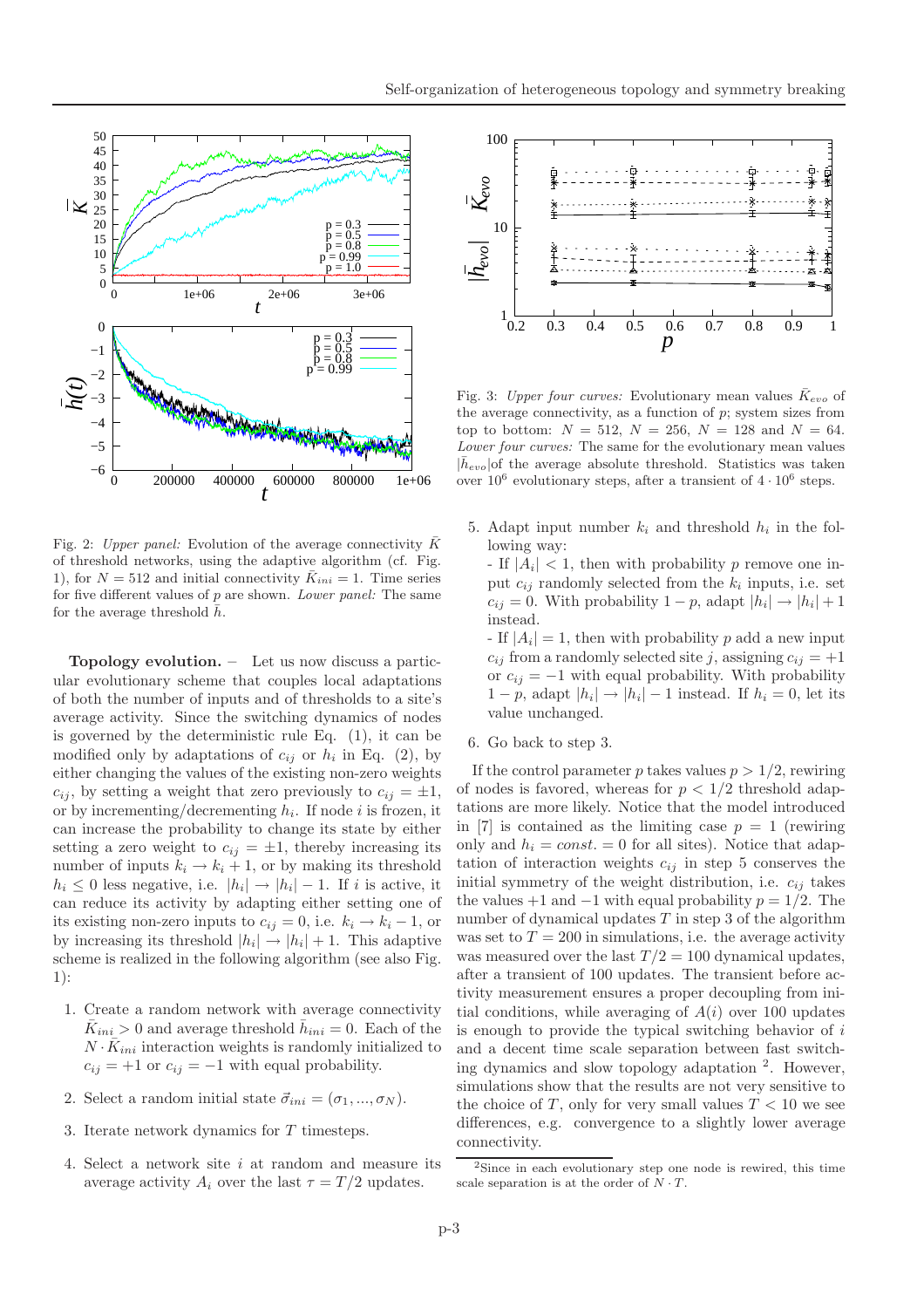

Fig. 4: Line-pointed curves: in-degree distributions of evolved networks, data points only: the corresponding out-degree distributions (( $\triangle$ )  $p = 0.3$ , (+)  $p = 0.5$ , (x)  $p = 0.8$ , (\*)  $p = 0.95$ , ( $\Box$ )  $p = 0.99$ ). Statistics was gathered over  $10^6$  evolutionary steps, after a transient of  $4 \cdot 10^6$  steps. Networks had size  $N = 512$ . The dashed line has slope  $-3/4$ .

Results. – After a large number of adaptive cycles, networks self-organize into a global evolutionary steady state. An example is shown in Figure 2 for networks with  $N = 512$ : starting from an initial value  $\bar{K}_{ini} = 1$ , the networks' average connectivity  $\bar{K}$  first increases, and then saturates around a stationary mean value  $\bar{K}_{evo}$ ; similar observations are made for the average threshold  $\bar{h}$  (Fig. 2, lower panel). The non-equilibrium nature of the system manifests itself in limited fluctuations of both  $K$  and  $\bar{h}$  around  $\bar{K}_{evo}$  and  $\bar{h}_{evo}$ . Regarding the dependence of  $\bar{K}$ with respect to  $p$ , we make the interesting observation that it changes non-monotonically. Two cases can be distinguished: when  $p = 1$ ,  $\overline{K}$  stabilizes at a very sparse mean value  $\bar{K}_{evo}$ , e.g. for  $N = 512$  at  $\bar{K}_{evo} = 2.664 \pm 0.005$ . When  $p < 1$ , the symmetry of this evolutionary steady state is broken. Now,  $\bar{K}$  converges to a much higher mean value  $\bar{K}_{evo} \approx 43.5 \pm 0.3$  (for  $N = 512$ ), however, the particular value which is finally reached is independent of p. The latter observation is made rigorous from measurements of  $\bar{K}_{evo}$  for different N over  $10^6$  evolutionary steps, after systems have reached the steady state. While  $\bar{K}_{evo}$  obviously depends on the system size  $N$ , curves are very flat with respect to  $p$  (Fig. 3, upper four curves); the same holds for  $|\bar{h}_{evo}|$  (Fig. 3, lower four curves). On the other hand, convergence times  $T_{con}$  needed to reach the steady state are strongly influenced by p:  $T_{con}(p)$  diverges when p approaches 1 (compare Fig. 2 for  $p = 0.99$ ). We conclude that  $p$  determines the *adaptive time scale*. This is also reflected by the stationary in-degree distributions  $p(k_{in})$ that vary considerably with p (Fig. 4); when  $p \to 1$ , these distributions become very broad. The numerical data suggest that a power law

$$
\lim_{p \to 1} p(k_{in}) \propto k_{in}^{-\gamma}
$$
\n(4)



Fig. 5: Average number  $\langle k_{in} \rangle$  of inputs for a given node in evolving networks, as a function of the respective nodes (absolute) threshold  $|h|$ . Statistics was taken over  $10^6$  rewiring steps, after a transient of  $4 \cdot 10^6$  steps. For all values  $p < 1$ , a clear positive correlation between  $\bar{k}_{in}$  and  $|h|$  is found.

with  $\gamma \approx 3/4 \pm 0.03$  is approached in this limit (cf. Fig. 4, dashed line). At the same time, it is interesting to notice that the evolved out-degree distributions are much narrower and completely insensitive to  $p$  (Fig. 4, data points without lines).

How can one understand the emergence of broad indegree distributions for with increasing  $p$ ? Evidently, life times of both low thresholds  $|h_i| \approx 0$  and high thresholds  $|h_i| \gg 0$  become long for  $p \to 1$ . Since sites with low thresholds tend to be active and hence, on average, loose links, while sites with high thresholds tend to freeze and hence, on average, aquire new links, we would indeed expect that  $p(k_{in})$  is broadened for  $p \to 1$ . On the other hand, for  $p \rightarrow 0$ , frequent adaptive changes of thresholds prevent long sequences of both frozen or highly active states, and hence make emergence of strong local wiring heterogeneities less probable. If this idea is correct, we would expect that, in the limit  $p \to 1$ , the in-degree of sites should exhibit a strong positive correlation to their thresholds, while for  $p \to 0$  these correlations should be less pronounced. This is indeed exactly what we observe. For  $p = 0.99$ , the average in-degree  $\langle k_{in} \rangle$  of a given node, as a function of its threshold  $|h|$ , shows a steep increase, while the corresponding curve is relatively flat for  $p = 0.3$ (Fig. 5).

An interesting question is whether the networks with  $p < 1$  still approach a self-organized critical state for large N, as it was found for the case  $p = 1$  [7]. Since networks now evolve more densely wired, non-trivial topologies, this question has to be answered by application of a dynamical criterion. For this purpose, we studied damage spreading: after each adaptive step, dynamics was run from an initial system state  $\vec{\sigma}$  and again from a direct neighbor state  $\vec{\sigma}'$ differing in one bit; after  $t = 200$  updates, the Hamming distance d between both trajectories was measured and the average fraction of damaged nodes  $\bar{y}(t) =: d/N$  was determined. Figure 6 shows  $\bar{y}$ , averaged over  $10^6$  evolutionary steps, as a function of  $N$ . We find that the finite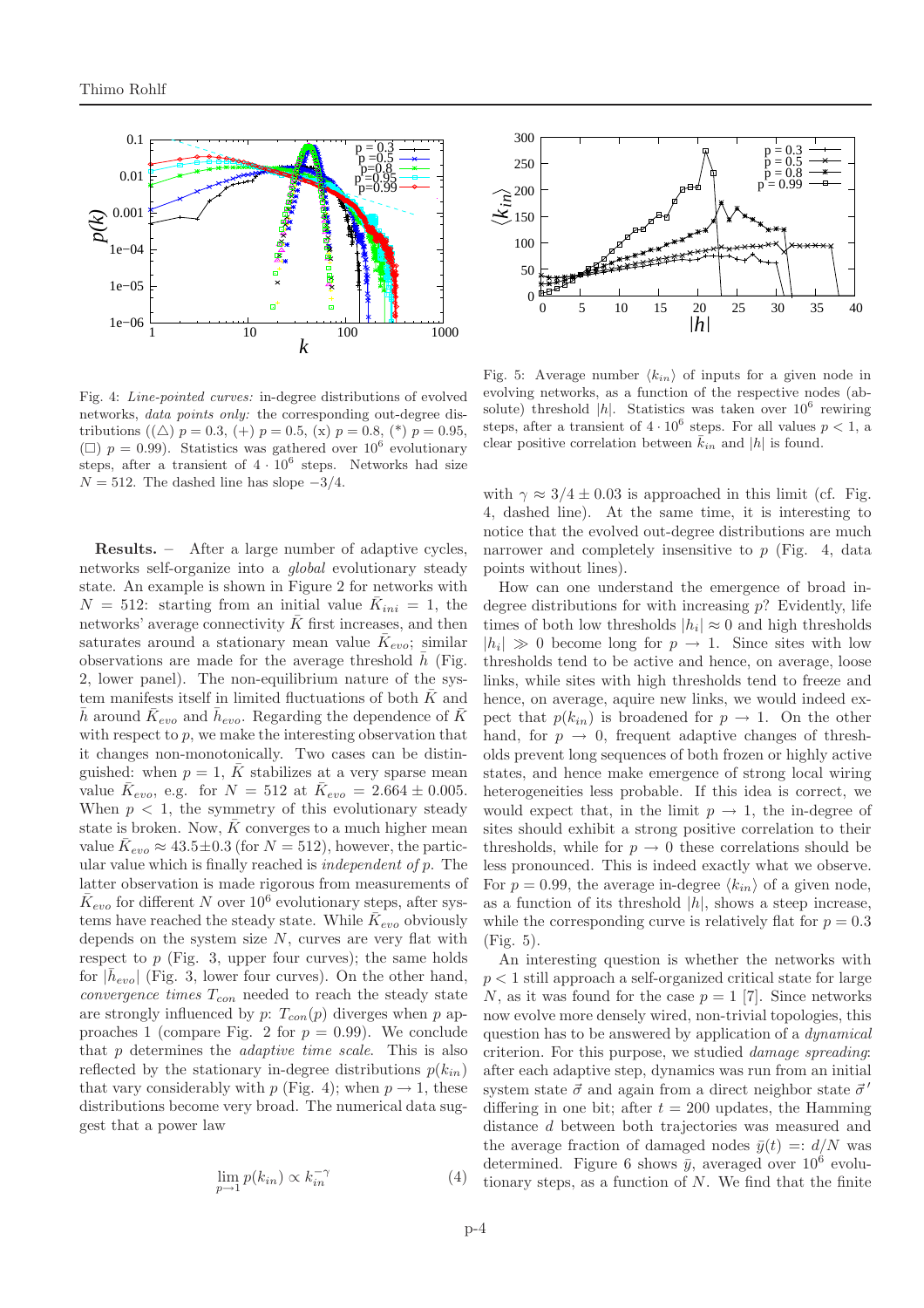

Fig. 6: Average fraction  $\bar{y}(N)$  of damaged nodes, 200 updates after a one-bit perturbation at time  $t = 0$ , for different p, as a function of system size N. The lined curve is a fit of the average scaling behavior.

networks investigated here are all supercritical, however,  $\bar{y}$  decreases monotonically with N. The average scaling behavior can be fit by

$$
y(N) \approx a \cdot [\ln(N)]^{-\beta} \tag{5}
$$

with  $a = 0.77 \pm 0.02$  and  $\beta = 0.917 \pm 0.01$ . This dependence indicates that  $\bar{y} = 0$ , i.e. the critical transition form chaotic to frozen dynamics, is approached for large N. Notice, however, that convergence is logarithmic, whereas for  $p = 1$  power laws were found [7,9]. Again, this indicates that  $p < 1$  networks evolve to a new dynamical fixed point different from the case  $p = 1$ , and hence may constitute a new universality class.

Discussion. – To summarize, we studied a model of network evolution that couples both rewiring of inputs and adaptation of activation thresholds to local measurements of a dynamical order parameter. A control parameter p determines the probability of threshold adaptations vs. link rewiring. While for  $p = 1$  (rewiring only, no threshold adaptation) networks evolve a self-organized critical state with a sparse average connectivity  $\bar{K}_{evo} \approx 2$ , for any  $p < 1$ (both rewiring and threshold adaptation) networks evolve a significantly more dense wiring, with broad heterogeneous in-degree distributions exhibiting a crossover to a power-law ~  $k_{in}^{-3/4}$  for  $p \to 1$ . In this limit, time scale separation between rare threshold adaptations and frequent rewiring leads to emergence of strong correlations between thresholds and in-degree. Hence, a new dynamical fixed point of adaptive network evolution has been found that is fundamentally different from networks without threshold adaptation  $(p = 1)$  and may correspond to a new universality class. We presented evidence that, in the limit of large N, networks logarithmically approach a self-organized critical state. A detailed characterization of the critical state for this new class of more densely wired, self-organized networks in the limit  $N \to \infty$  is difficult and remains to be done in future work.

Our model presents a novel mechanism leading to coevolution of topological and dynamical heterogeneity with robust homeostatic regulation, the latter reflected e.g. by the insensitivity of the evolved average connectivity with respect to p. This combination of properties is rather remarkable and may play a decisive role in information processing networks in nature for maintaining both a closeto critical state and diversity of structure and dynamics; hence, it is interesting to speculate that similar mechanisms might be at work in the evolution of biological networks. Let us briefly discuss this for gene regulatory networks and neuronal networks.

Recent experimental results provide evidence that gene regulatory networks of Eukaryotic cells operate close to criticality [20–22], exhibiting a stunning degree of structural diversity [30] and interactions that can change in response to diverse stimuli [31]. The paradigm of activitydependent rewiring, that can be paraphrased in this context as frozen genes aquire new inputs (functions), active (chaotic) genes lose inputs, provides a simple coevolutionary adaptive scheme [33] for the evolution of a selforganized critical state in regulatory networks. While this model correctly captures topological properties of regulatory networks in simple organisms, e.g. Bacteria [25, 34], it does not reproduce the structural diversity observed in regulatory networks of Eukaryotes. In this paper, we showed that coevolution of dynamical diversity, abstracted in terms of threshold adaptations, with dynamical rewiring can lead to emergence of such non-trivial topologies, reflected e.g. in the observed crossover to power-law distributed connectivities for  $p \to 1$ . It is interesting to note that diversity of dynamical mechanisms in gene regulation has primarily evolved in Eukaryotes, for example in the context of RNA-based regulation [35] that complements protein-based circuits, and epigenetic reprogramming through DNA methylation [36].

Indications for critical behavior were found also in neuronal networks in the brain [23, 24]. Activity-dependent neural development [32, 37, 38] is a candidate mechanism for emergence of criticality from local dynamical rules capable to regulate crucial global parameters, e.g. the average wiring density, without global knowledge about the system state. Coevolution of global homeostasis with structure-dynamics diversity is found, for example, in the distribution of dendritic spines, with an almost constant average density despite a broad life time distribution of individual spines [32]. Interestingly, the activity-dependent adaptation of wiring and thresholds in our model leads to a similar emergence of both local heterogeneity and global homeostasis. While the current model certainly strongly simplifies the complexity of real dynamical networks, these two examples demonstrate that its evolutionary principles might well apply to different classes of adaptive systems in nature.